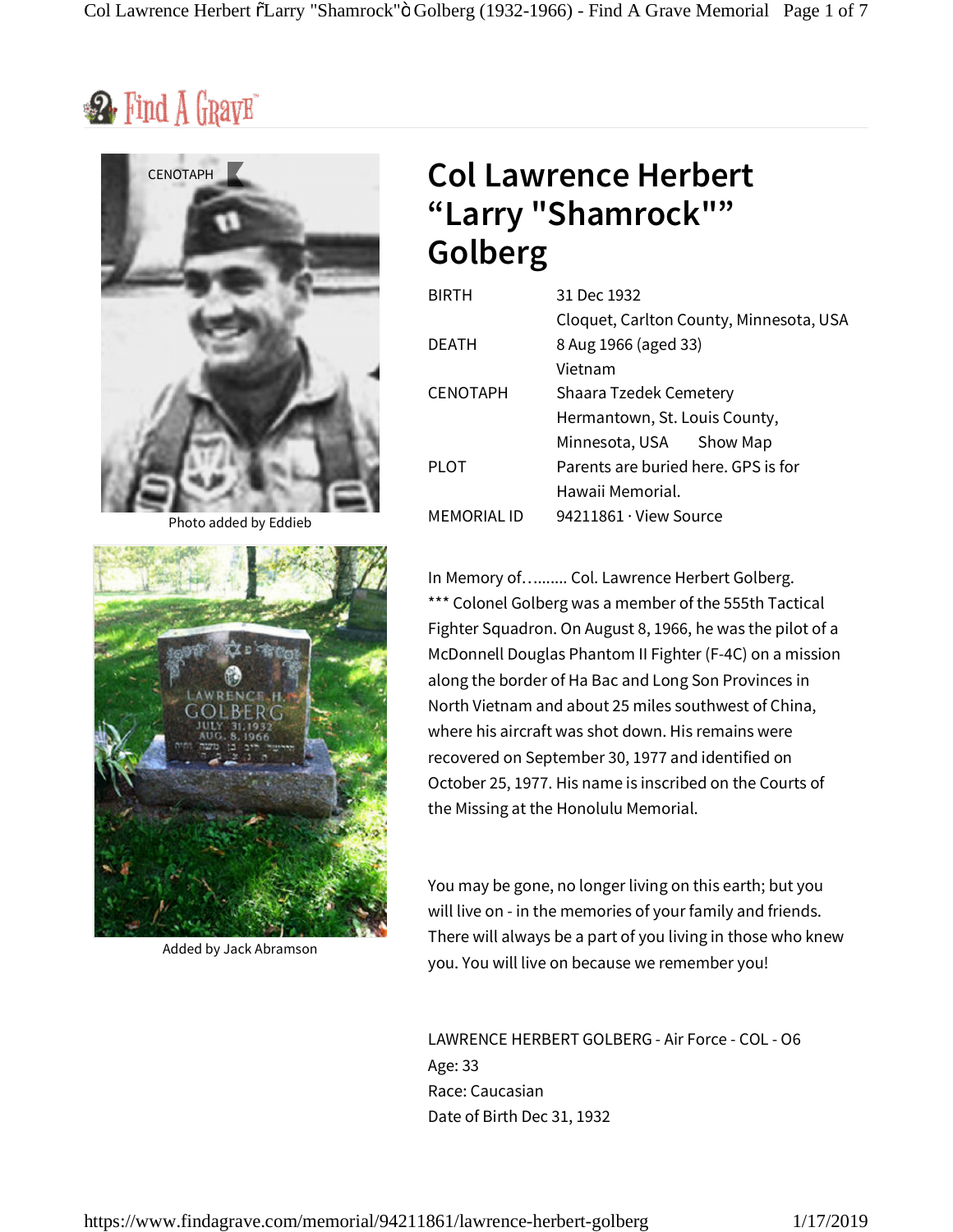

Added by Debbie (Tetrault) & Bruce Almeida

#### From: CLOQUET, MN Religion: JEWISH

Marital Status: Married - Margaret H. Golberg, of Columbus, Ohio; two children, Steven M. Golberg of Columbus, Oh. and Colleen Dawn Golberg. (aka Miller and Keator) Parents: Mother: Ida F. Golberg was born Jan. 12, 1914 and Died March 5, 1999 in Duluth, Minnesota at the age of 85 yrs.. Father: Marvin Golberg born July 2, 1912 in Minnesota and Died May 22, 1995 in Duluth, Saint Louis County, Minnesota at the age of 82 yrs..

### Captain returned from North Vietnam  $MINNEAPOLIS(AP) -$

"Thank God, my brother is coming home." Bette Charney spoke in a voice shaking with controlled emotion in the wake of a Pentagon announcement that remains of her brother, Capt. Lawrence H.Golberg, had been positively identified.

Graveside funeral services are scheduled Sunday in Duluth. Golberg was 33 when he the F4C Phantom jet he was piloting was shot down over North Vietnam Aug. 6,1966.

It was 10 years before his death was confirmed by the North Vietnamese government. Then, last March, the family was advised his body was one of 11 returned then. But that identification turned out to be erroneous, and the family resumed its vigil. No more bodies were released until Sept. 30, when a U.S. delegation went to Hanoi to accept the remains of 20 Air Force and Navy fliers, plus one civilian. They were taken to the U.S. Military Center in Honolulu for identification.

This time, to prevent another error like the one in March, no names were released until all the remains had been positively identified. Other area men whose bodies were among those identified were Air Force Maj. Clyde D. Dawson of Fond du Lac, Wis., and Air Force Capt. Samuel Fanlle III, Sioux Falls, S.D.Golberg, formerly of Cloquet, was a 12-year veteran of the Air Force when he was shot down. He had been in Vietnam five months. In addition to Mrs.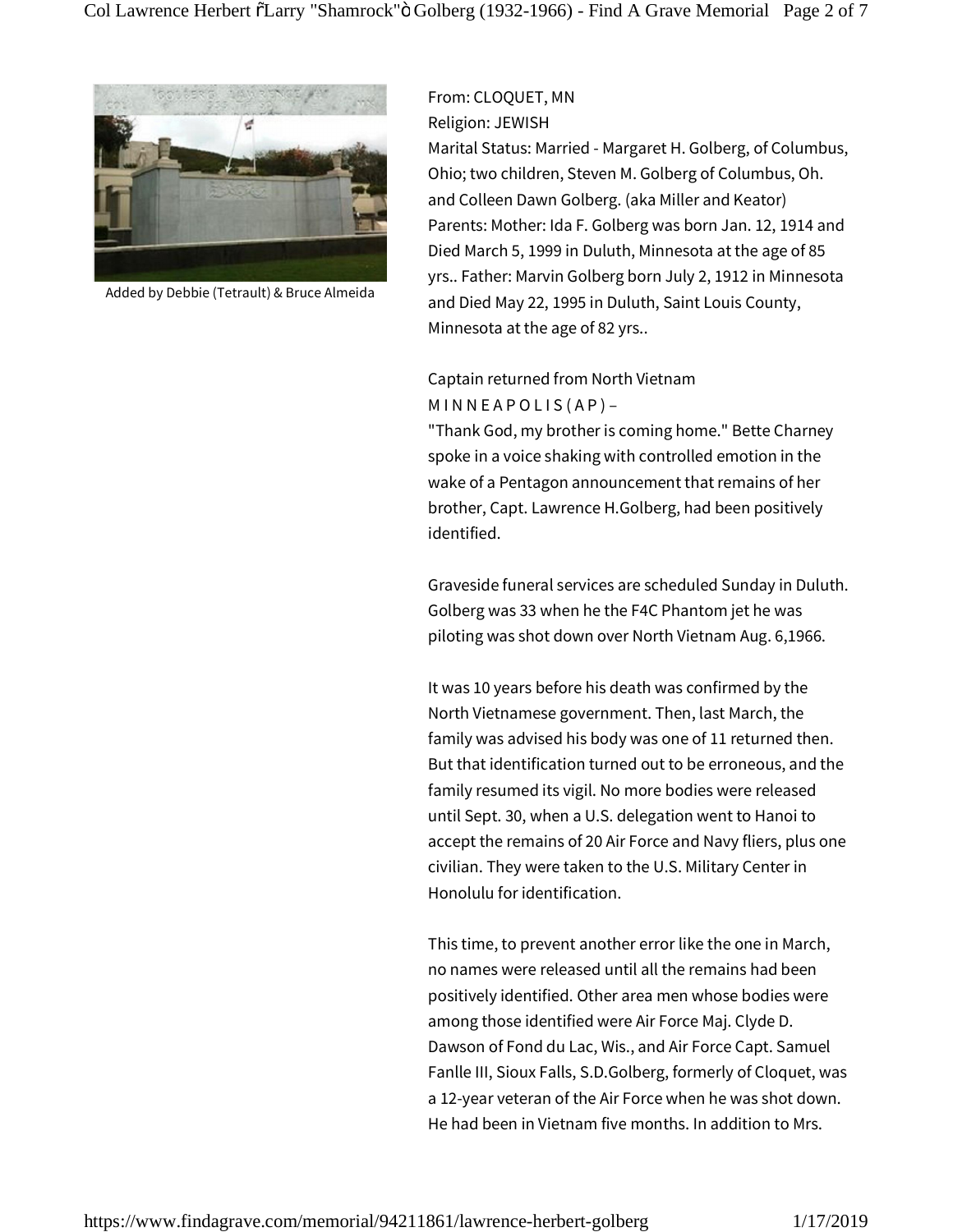Charney (sister), who lives in Golden Valley, Golberg is survived by his parents, Mr. and Mrs. Marvin Golberg of Dululh; his widow, Margaret, of Columbus, Ohio; two teenaged children, and a brother, Ralph, St. Louis Park, Minn. Mrs. Charney has been active in the National League of Families, a group which has pressed for the return of all bodies of U.S. servicemen missing in Southeast Asia. "I am relieved that his remains will be buried in this country," Mrs, Charney said in a telephone interview. "And- speaking for our entire family -- I'm only hoping that the Vietnamese government will be humanitarian enough to account for all missing Americans in Southeast Asia." "The whole thing is that we want all of these men accounted ,"she continued. "I wish we could wake up our government leaders and the Vietnamese leaders and come to a conclusion and end this conflict." Defense records show 702 military personnel still listed as missing, with 1,803 presumed dead whose bodies have never been recovered.

\*\*\*\*\* Ida F Golberg in household of Marvin Golberg, "United States Census, 1940" Name: Ida F Golberg Event Type: Census Event Date: 1940 Event Place: Tract 16, Duluth, Duluth City, St. Louis, Minnesota, United States Gender: Female Age: 26 Marital Status: Married Race: White Relationship to Head of Household: Wife Birthplace: Minnesota Birth Year (Estimated): 1914 Last Place of Residence: Chicago, Cook, Illinois Household Gender Age Birthplace Head Marvin Golberg M 27 Minnesota Wife Ida F Golberg F 26 Minnesota . ~ ~ ~ Son Larry H Golberg M 7 Minnesota(Lawrence) Son Ralph J Golberg M 1 Minnesota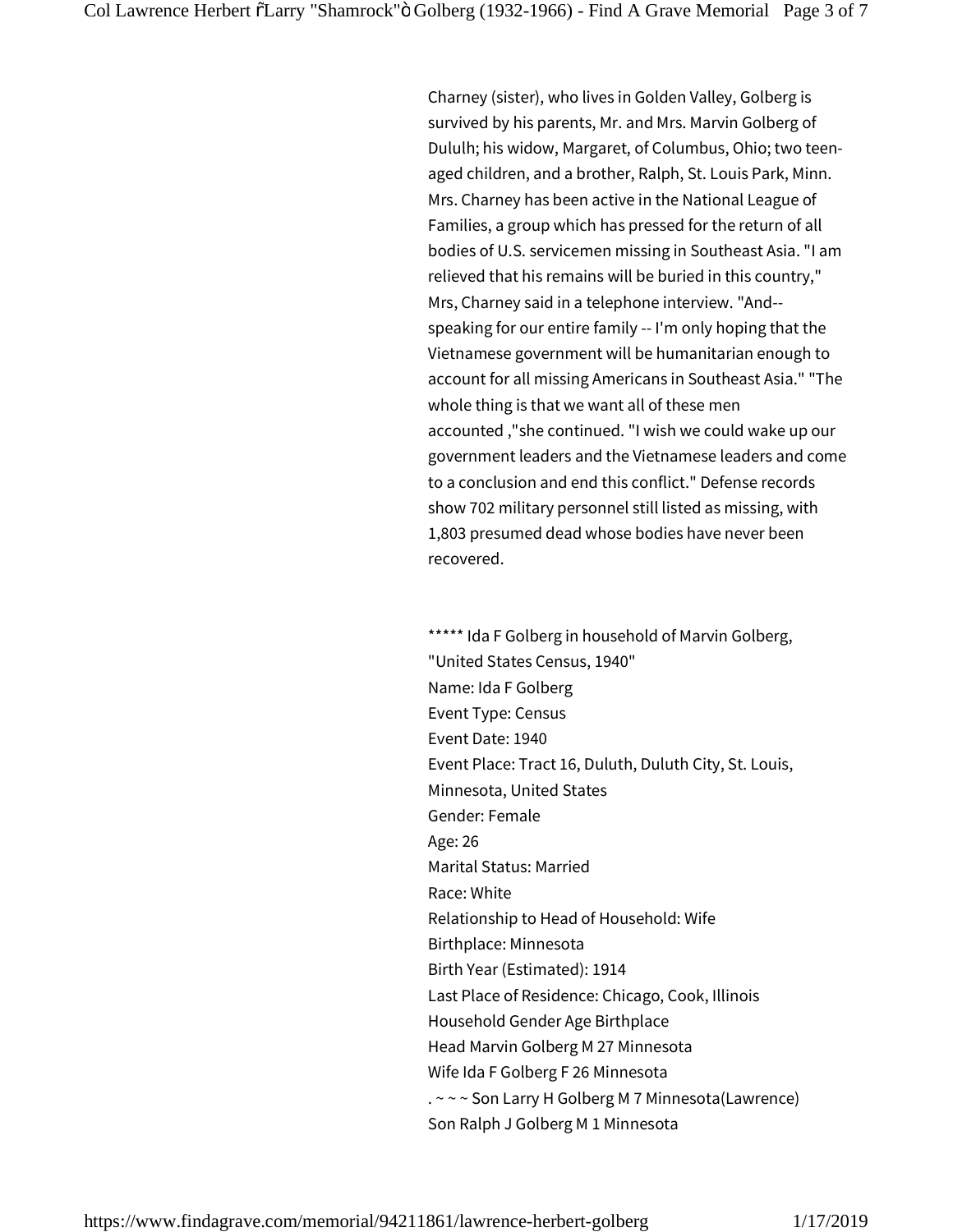Sister - Born May 15, 1945 and Died Aug. 22, 2011 - Bette Gale Golberg Charney.

\*\*\*\*\* From an Old Classmate Larry"Shamrock"Golberg, one of my favorite flying buddies in Flight School, Class 56P Laredo TX. You left us much too soon.Still think of you often. RIP, my friend. Ben Shuppert We served together Thursday, December 29, 2005

COL - O6 - Air Force - Reserve Casualty was on Aug 8, 1966 In NORTH VIETNAM MILITARY DATA Service: United States Air Force Grade at loss: O3 Rank: Colonel Note: Promoted while in MIA status ID No: 471307641 MOS: 1115: Pilot Unit: 555TH TAC FTR SQDN, 8TH TAC FTR WING, 7TH AF

CASUALTY DATA Incident Date: 08/08/1966 Casualty Date: 08/08/1966 Age at Loss: 33 Location: Province not reported, North Vietnam Remains: 1966 status: Body Not Recovered. Found later. Repatriated: 09/30/1977 (Returned to US soil) Identified: 10/25/1977 Casualty Type: Hostile, died while missing Casualty Reason: Fixed Wing - Pilot Casualty Detail: Air loss or crash over land

Hostile, died while missing, FIXED WING - PILOT AIR LOSS, CRASH ON LAND

https://www.findagrave.com/memorial/94211861/lawrence-herbert-golberg 1/17/2019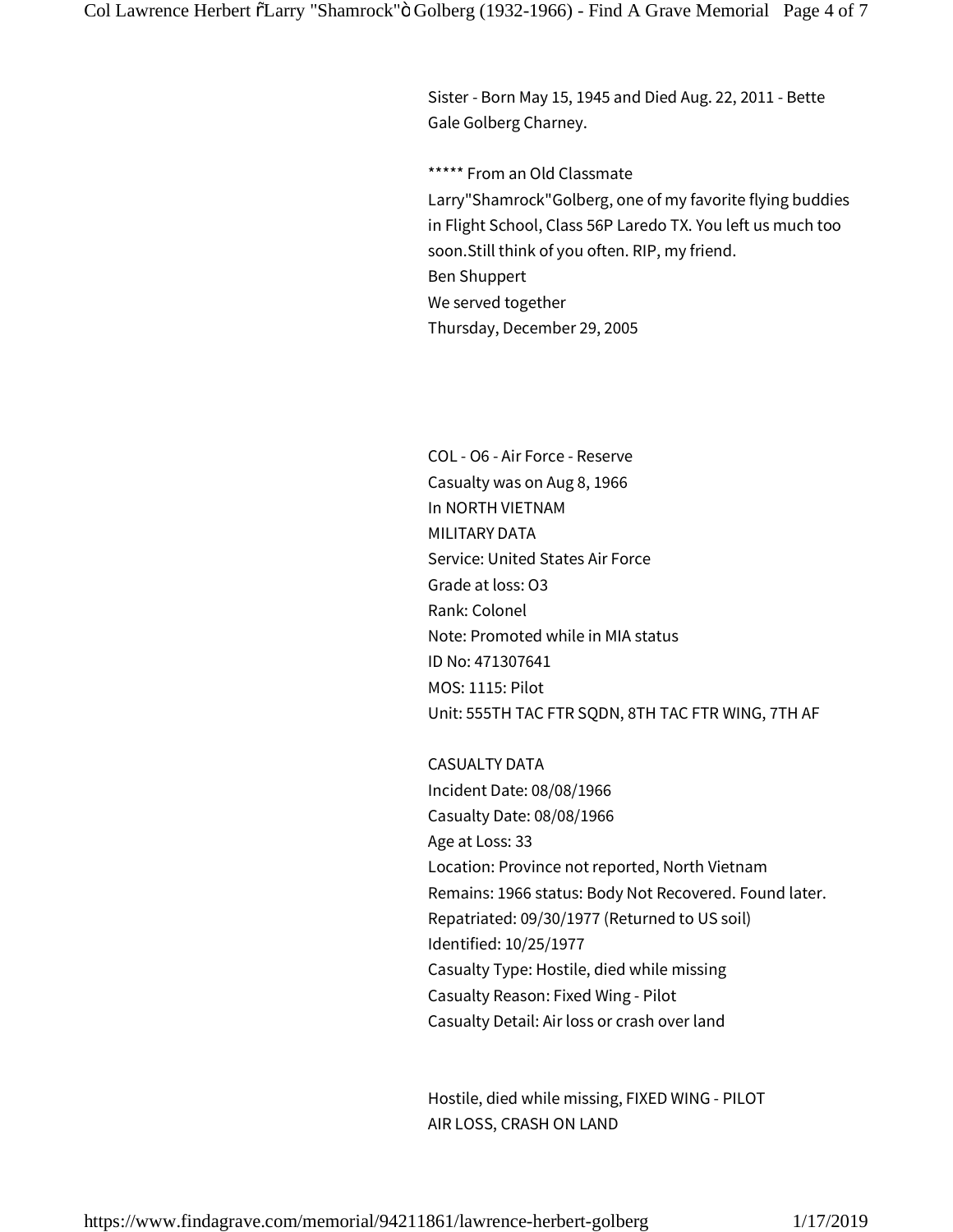Body was recovered Panel 09E - Line 112

Other Personnel in Incident:

Border Ha Bac/Long Son 25 miles SW of China CACCF CRASH/PILOT POSTHUMOUS PROMOTION

No further information available at this time.

On Aug 8, 1966 the 555th Tactical Fighter Squadron, 8th Tactical Fighter Wing, lost F-4C 63-7660,call sign 'Ozark' following a Rolling Thunder Armed Reconnaissance mission over North Vietnam.

After delivering their ordnance against trucks, the aircraft was beginning the run home when hit by anti-aircraft fire and crashed into the jungle.

Colonel (then Captain) Golberg and Major (then 1st Lt.) Wynne were listed as 'Missing in Action'

#### \*\*\*\*\*\*\*\*\*\*\*\*\*\*\*\*\*\*\*\*\*\*\*\*\*\*\*\*\*\*\*\*\*\*\*\*\*\*\*\*\*\*\*\*\*\*\*\*\*\*\*\*\*

Lawrence Golberg was born on December 31, 1932, near Duluth, the son of Ida Golberg. Mr. Golberg was a graduate of the University of Minnesota and the Reserve Officers Training Corps program. In 1966, he was one of the first Air Force F-4 pilots to shoot down a communist MIG-17 during a combat air patrol mission for a downed RF-101 pilot. His rank was Colonel.

Col Golberg and Maj. Patrick Wynne were killed in action on August 8, 1966, when the F-4C Phantom plane they were piloting crashed in the jungle over North Vietnam after a reconnaissance mission.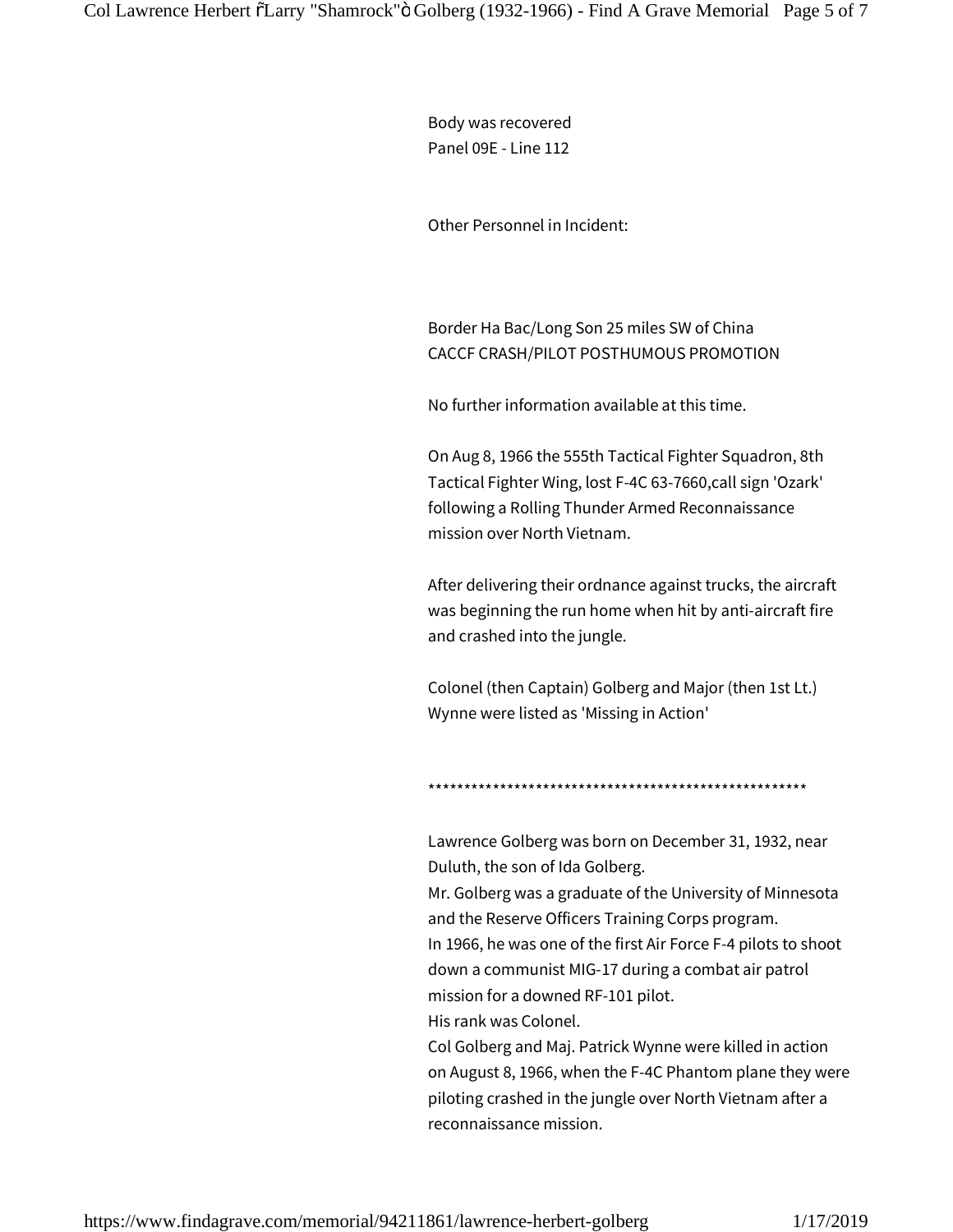Source: Duluth News Tribune, November 24, 2007 (see article, below);

"Duluth Native to Be Honored"

A ceremony will be held Tuesday at Arnold Air Force Base in Tennessee to commemorate two military veterans killed in action, including one from Duluth, Minnesota. Col. Lawrence Golberg was born in 1932 near Duluth and was a graduate of the University of Minnesota and the Reserve Officers Training Corps program. In 1966, he was one of the first Air Force F-4 pilots to shoot down a communist MIG-17 during a combat air patrol mission for a downed RF-101 pilot. He and Maj. Patrick Wynne, who also will be honored at the ceremony, were killed in action on August 8, 1966, when the F-4C Phantom plane they were piloting crashed in the jungle over North Vietnam after a reconnaissance mission.

## **amly Member**

\*\*\*\*\*\*\*\*\*\*\*\*\*\*\*\*\*\*\*\*\*\*\*\*\*\*\*\*\*\*

#### **arent**

.



1912–1995

Ida F. Cohen Golberg 1917–1999

> **Created by:** Eddieb Added:26 Jul 2012 Find A Grave Memorial **94211861**

Find A Grave, database and images (https://www.findagrave.com : accessed 17 January 2019), memorial page for Col Lawrence Herbert Larry "Shamrock" Golberg (31 Dec 1932–8 Aug 1966), Find A Grave Memorial no. 94211861, citing Shaara Tzedek